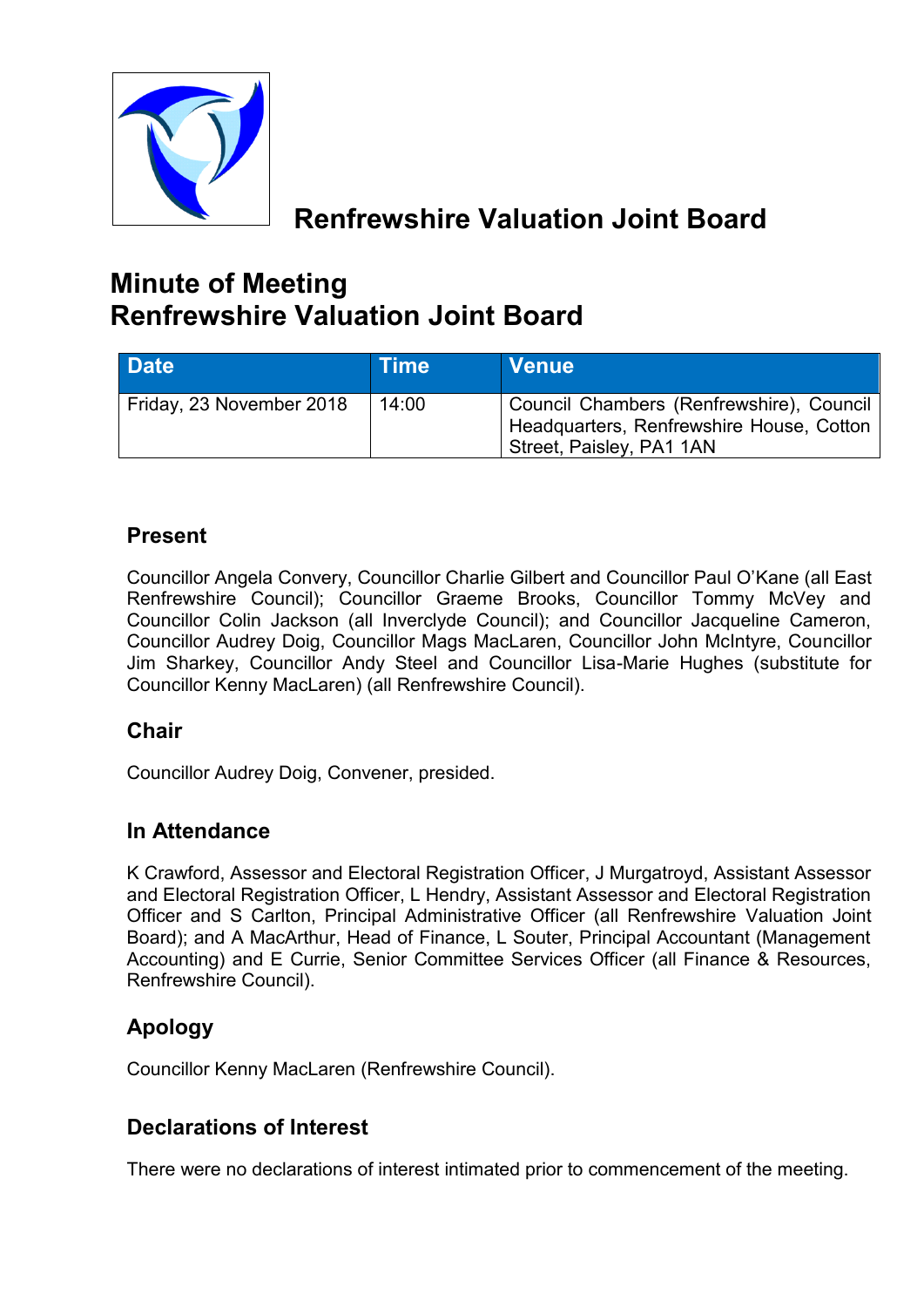### **1 Minutes**

There were submitted the Minute of the meeting of the Joint Board held on 17 August 2018 and the Minute of the special meeting of the Joint Board held on 18 September 2018.

**DECIDED:** That the Minutes be approved.

## **2 Attendance at Joint Board Meetings and Appointment of Depute Convener**

Under reference to item 2 of the Minute of the meeting of this Joint Board held on 17 August 2018, there was submitted a report by the Clerk relative to attendance at Joint Board meetings and the appointment of a Depute Convener.

The report intimated that East Renfrewshire Council had advised that discussions had taken place with both members and it had been impressed on both the importance of fulfilling their role on the Joint Board. Both members had recognised this and had given assurances that they would make every effort to attend meetings in future.

East Renfrewshire Council had also advised, in writing, that all other elected members of their Council could act as a substitute member for the four appointed members on the Joint Board. Councillors Convery and Devlin had been advised of the option of identifying someone to substitute for them at meetings if they were unable to attend.

It was noted that East Renfrewshire Council had confirmed that Councillors Convery and Devlin would continue to represent the Council on the Joint Board, however, whilst continuing as a representative, Councillor Devlin felt he was unable to give the role of Depute Convener the amount of time it deserved and accordingly had tendered his resignation from the post.

The report further intimated that the Valuation Joint Boards (Scotland) Order 1995 stated that 'Each board shall appoint from its membership a Convener and Depute Convener, but the Convener and Depute Convener shall not, at any time, be members of the same constituent authority'. Councillor Audrey Doig, Renfrewshire Council, was Convener of the Joint Board therefore only members from East Renfrewshire and Inverclyde Councils could be considered for the post of Depute Convener of the Joint Board.

Councillor Audrey Doig, seconded by Councillor Hughes, moved that Councillor Paul O'Kane be appointed as Depute Convener of the Joint Board.

Councillor McIntyre, seconded by Councillor Gilbert, moved as an amendment that Councillor Graeme Brooks be appointed as Depute Convener of the Joint Board.

On a vote being taken, 3 members voted for the amendment and 8 members voted for the motion. The motion was accordingly declared carried.

#### **DECIDED:**

(a) That it be noted that Councillors Convery and Devlin would continue to represent East Renfrewshire Council on the Joint Board;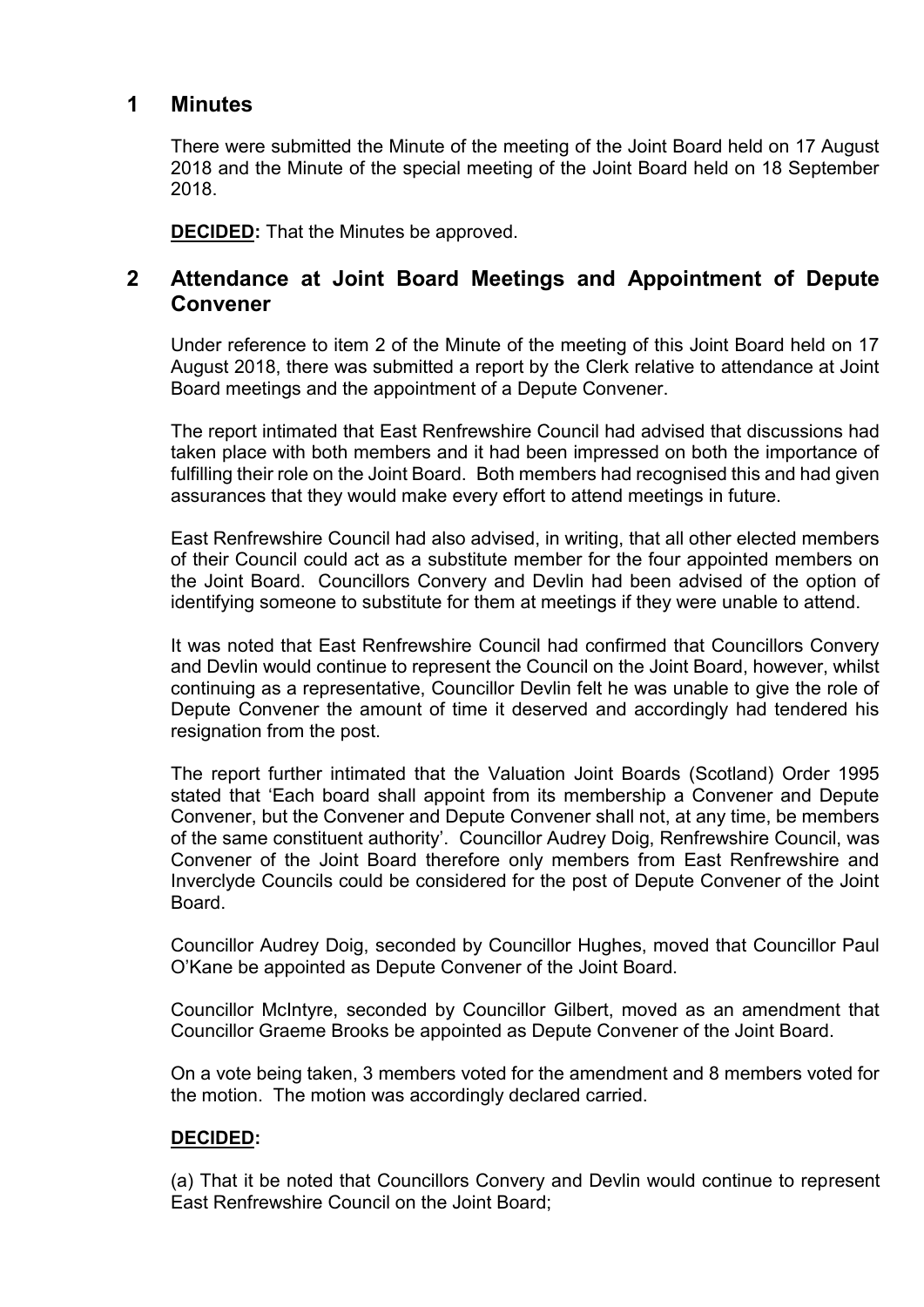(b) That it be noted that Councillor Devlin had tendered his resignation from the post of Depute Convener of the Joint Board;

(c) That Councillor Paul O'Kane be appointed as Depute Convener of the Joint Board; and

(d) That it be noted that the remuneration costs for the position of the newly appointed Depute Convener, if required, should be met by the local authority at which the position holder was an elected member.

## **3 Service Review (Part 2)**

Under reference to item 5 of the Minute of the meeting of this Joint Board held on 1 June 2018, there was submitted a report by the Assessor and Electoral Registration Officer providing an update on the progress of the service review and financial savings to date.

The report intimated that the Joint Board had approved a drawdown from reserves of £66,700 at the end of 2018/19 but that following discussions with the Treasurer the expected drawdown would now be in the region of £33,400, delivering savings of £33,300.

The report detailed the financial risks and potential costs and savings in relation to the Electoral Management System (EMS); the IT Non-domestic and Council Tax computer system; Disaster Recovery Solution; the pay award; the rent review; the level of Joint Board reserves; Individual Electoral Registration (IER); and the Barclay Review.

It was noted that the position of continually drawing-down from reserves was unsustainable. Actions had been taken to reduce costs and release savings where possible and this had been done in an effort to show good governance and accountability to Joint Board members and constituent authorities.

It was proposed that the Assessor and Electoral Registration Officer submit a report to a future meeting of the Joint Board once more information on matters such as potential costs and shortfalls become known. This was agreed.

#### **DECIDED:**

(a) That the information in the report be noted;

(b) That it be agreed that the Assessor and Electoral Registration Officer purchase the Electoral Management System (EMS);

(c) That approval be given to the Assessor and Electoral Registration Officer to further investigate, with a view to entering into a shared IT system, with a further report to follow on progress;

(d) That approval be given to the Assessor and Electoral Registration Officer to continue investigations and source a suitable supplier/solution for the provision of a Disaster Recovery Solution (DR); and

(e) That the Assessor and Electoral Registration Officer submit a report to a future meeting of the Joint Board once more information on matters such as potential costs and shortfalls become known.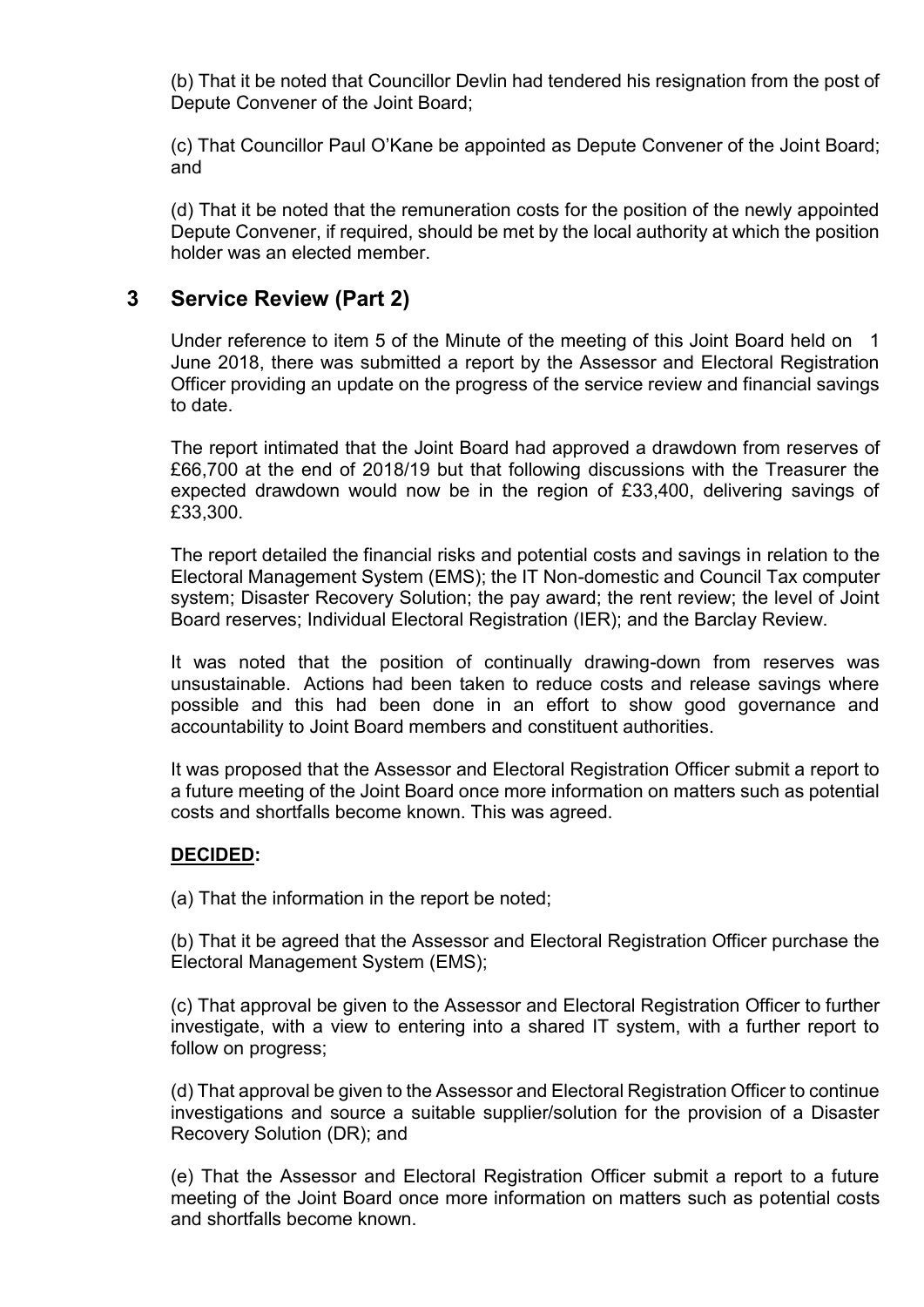# **4 Financial Outlook 2019/22**

There was submitted a report by the Treasurer providing an overview of the ongoing financial challenges and risks that the Joint Board was facing linked to both the ongoing constrained financial environment within which the Joint Board and local government operated and also as a result of potential service changes linked to the implementation of the Barclay review recommendations.

The report intimated that the pressure on public finances would continue for the foreseeable future and the impact of this difficult financial climate on constituent Councils was recognised. As a result, the Joint Board continually sought to generate efficiencies where possible. However, with a significant number of statutory duties to be met, the ability of the Joint Board to meet its financial objectives was increasingly constrained.

The level of reserves had reduced in recent years and would reduce further over the course of 2018/19 in line with the budget position agreed. In order to meet current and future obligations as well as statutory duties, the Joint Board required to modernise through significant investment in ICT infrastructure. The level of reserves available might not be sufficient to meet the one-off costs of the required investment. This investment would deliver recurring savings, however these were unlikely to be offset by increased ICT operating costs.

The underlying financial position of the Joint Board remained challenging with further savings requirements and requisition increases being a feature of the medium-term outlook.

The report provided detail on the Joint Board's current financial position; the level of requisitions and reserves of the Joint Board; Individual Electoral Registration (IER) and the Barclay Review. The report outlined that there were increased risks and costs for the Joint Board in 2019/20 which were not apparent at the start of 2018 and which were not anticipated or included within the indicative financial position outlined when the Joint Board agreed the 2018/19 budget. The Assessor and Electoral Registration Officer and Treasurer would continue to work together to develop a budget proposal for 2019/20 and future years which recognised these unfolding risks and costs and would continue to seek ways in which further efficiencies could be achieved.

#### **DECIDED:**

(a) That the update regarding the Joint Board's current financial position be noted;

(b) That the financial challenges facing the Joint Board be noted; and

(c) That it be noted that this report would inform the 2019/20 revenue estimates which would be presented to the Joint Board at the next meeting to be held on 18 January 2019 and that the Treasurer would continue to work with the Assessor and Electoral Registration Officer in the coming weeks to develop the budget for 2019/20 as cost pressures were further clarified.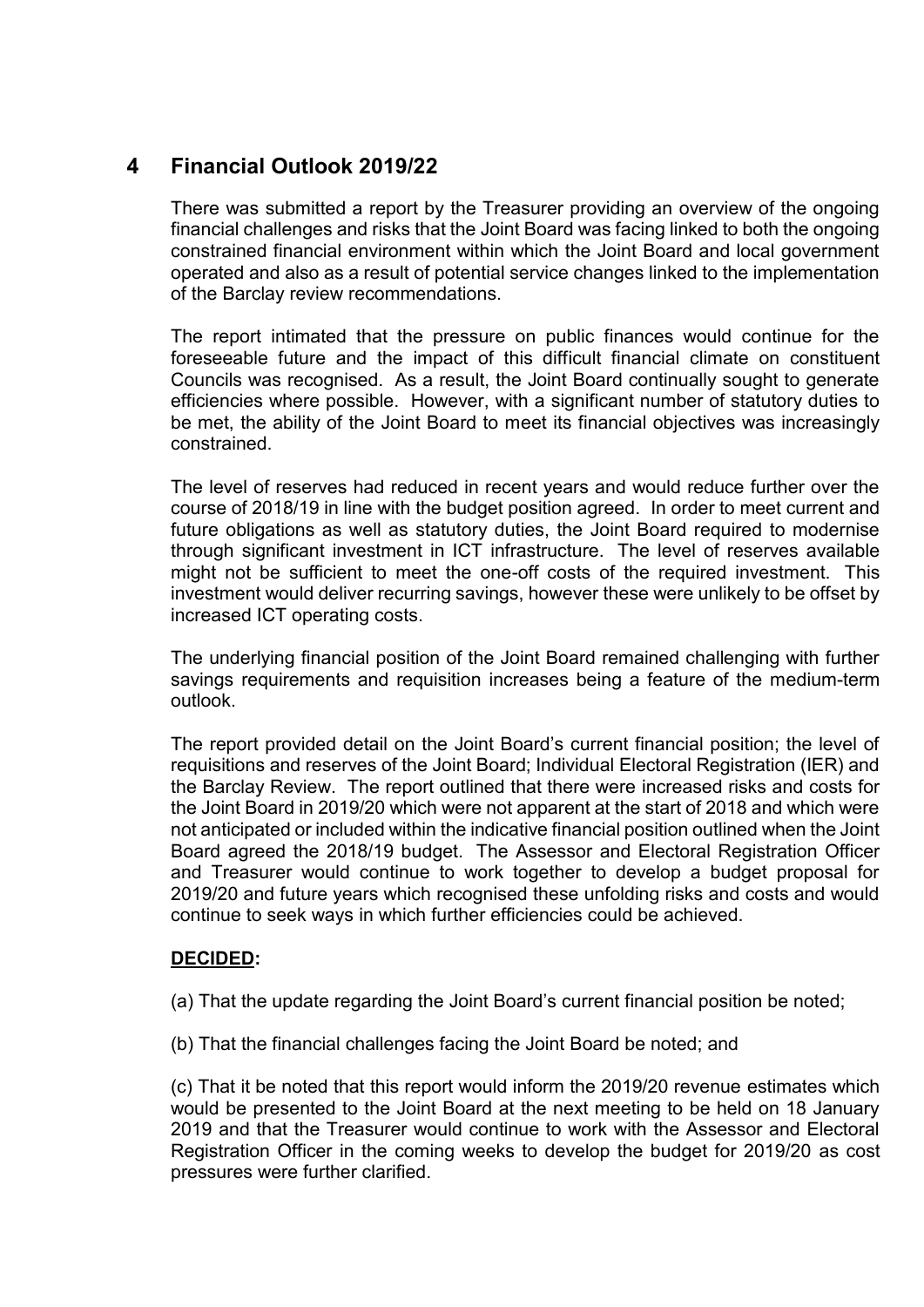## **5 Revenue Budget Monitoring**

There was submitted a revenue budget monitoring report by the Treasurer in respect of the Joint Board for the period 1 April to 12 October 2018.

The report intimated that gross expenditure was currently £21,000 under budget and income was currently £2,000 over recovered resulting in a net underspend of £19,000.

The projected year-end position was a drawdown on reserves of £33,700 against an approved £66,700.

**DECIDED:** That the report be noted.

## **6 Accommodation Update**

Under reference to item 13 of the Minute of the meeting of this Joint Board held on 17 August 2018, there was submitted a report by the Assessor and Electoral Registration Officer relative to the progress made on the split of the Robertson Centre.

The report intimated that a Licence to Occupy had been signed with effect from 1 October 2018 which meant that the Joint Board had surrendered the upper floor and was no longer financially responsible for the rent and rates attributable to that part of the building. The works had now essentially been completed and the upper floor should be occupied in full by January 2019. A new lease would require to be drafted.

A further Licence to Occupy had been signed for premises in Clarke Street, Paisley which Renfrewshire Council had provided free of charge for one year to allow off-site storage for scanned files.

**DECIDED:** That the report be noted and that the Assessor and Electoral Registration Officer continue negotiations with Renfrewshire Council on the terms of a new lease.

## **7 Performance Report**

There was submitted a report by the Assistant Assessor & Electoral Registration Officer providing an update on the current performance and workload issues facing the Joint Board.

The report detailed the performance in Council Tax and non-domestic valuation against set targets. In relation to Council Tax valuation for the period 1 April to 30 September 2018, it was noted that the addition of new houses to the Valuation List and the deletion of demolished houses remained a priority with the time taken to enter new houses into the Valuation (Council Tax) List exceeding the target of 95% within three months and 99.5% within six months.

The report also detailed the average number of days taken to add a house in each constituent authority area between 1 April and 30 September 2018 and also the number of deletions from the Valuation (Council Tax) List between 1 April and 30 September during 2017 and 2018 by constituent authority area.

The report set out the time taken to make statutory amendments to the Valuation Roll, excluding appeal settlements and amendments to the prescribed entries, between 1 April and 30 September 2018 by constituent authority area, with the target of 80% actioned within three months and 95% actioned within six months being exceeded.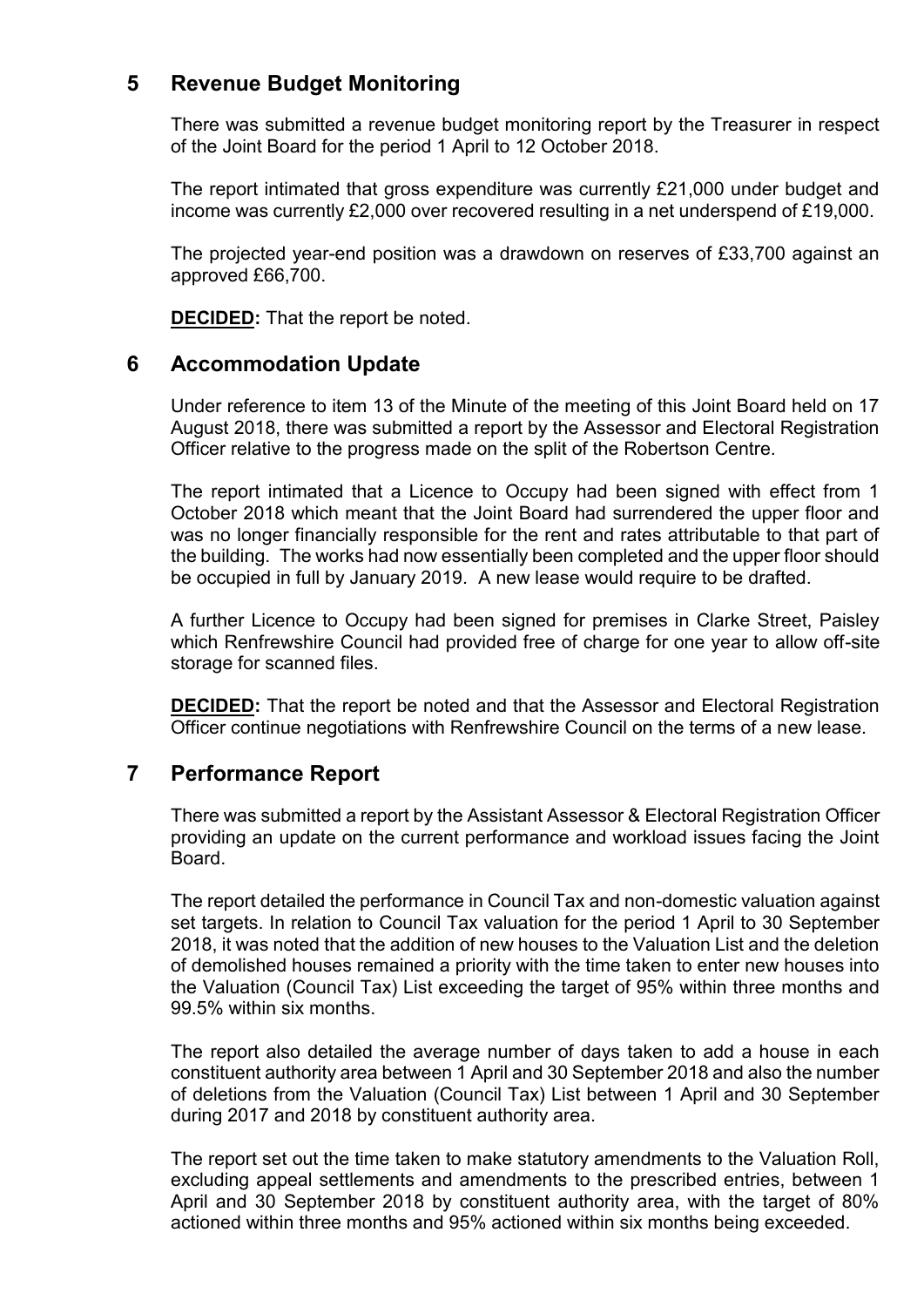**DECIDED:** That the report be noted.

## **8 Non-domestic Appeals**

There was submitted a report by the Assistant Assessor and Electoral Registration Officer advising on the appeal process and progress on disposal of revaluation appeals and running roll appeals received since the 2017 revaluation.

The report intimated that a five-yearly revaluation process had been introduced by The Valuation and Rating (Scotland) Act 1956 and this required the Assessor and Electoral Registration Officer to value, or revalue, all the lands and heritages in the valuation area. These valuations were totally fresh and need bear no relation to the value applied in the preceding years.

The revaluation brought with it a fresh right of appeal which had to be exercised within a six-month period starting from 1 April in the year of the revaluation or within six months of the date of issue of the Valuation Notice, whichever was the later. These appeals must be disposed of within time limits prescribed in the Timetable Order which currently stated by the end of the third year following revaluation, in this case being 31 December 2020.

The report provided information in relation to the right of appeal; negotiation of appeals; the Local Valuation Appeal Committee; revaluation appeals; the disposal of 2017 revaluation appeals; the disposal of running roll appeals; and disposal of other outstanding appeals.

The appendix to the report detailed the number of appeals disposed of; processed and outstanding as at 31 October 2018.

**DECIDED:** That the report be noted.

#### **9 Canvass and Electoral Update**

There was submitted a report by the Assessor and Electoral Registration Officer providing information on the annual canvass 2018.

The report intimated that Household Enquiry Forms (HEF) had been posted to all properties in the Joint Board area. These forms invited those at each property to complete and return the form either online, by telephone, text or post. Due to the introduction of the single occupancy tick box over 3,000 HEFs were removed from this year's canvass and the report detailed the number of HEFs, first reminders and second reminders issued in 2016, 2017 and 2018 by constituent authority area.

The door-to-door canvass of properties where no response had been received, had been undertaken during September to November with canvassers visiting the 42,478 properties. Any names added to the HEF as a result were issued with an invitation to register (ITR) and the report detailed the number of ITRs issued together with details of the relevant changes made to the register during the canvass period by constituent authority area.

Under current legislation local data held by Councils and other bodies could not be used for this canvass and this continued to add to the costs and complexity of the canvass.